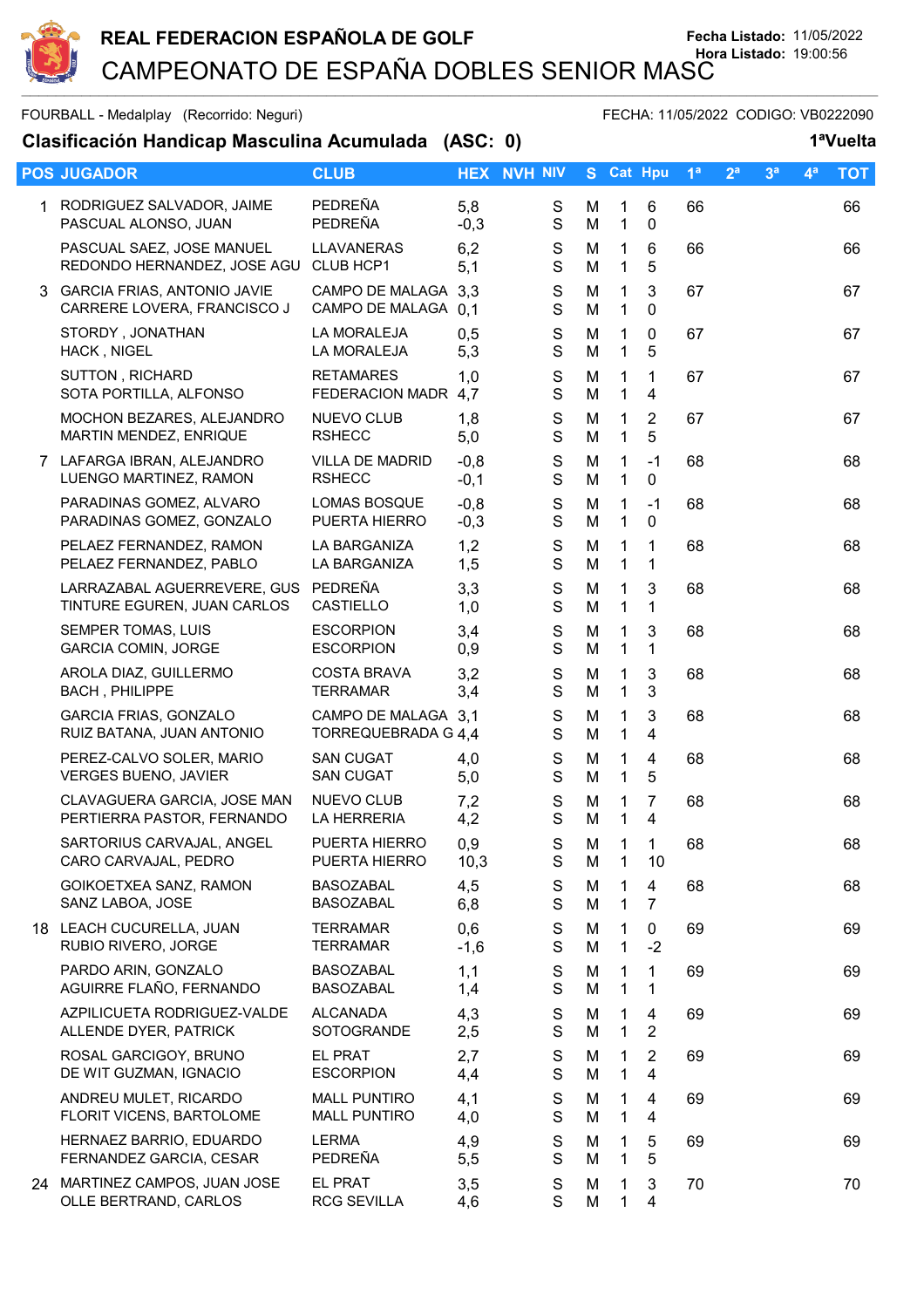

FOURBALL - Medalplay (Recorrido: Neguri) FECHA: 11/05/2022 CODIGO: VB0222090

| Clasificación Handicap Masculina Acumulada (ASC: 0)               |                                                  |               |                            |        |                                  |                               |                |                |                | 1ªVuelta       |            |
|-------------------------------------------------------------------|--------------------------------------------------|---------------|----------------------------|--------|----------------------------------|-------------------------------|----------------|----------------|----------------|----------------|------------|
| <b>POS JUGADOR</b>                                                | <b>CLUB</b>                                      |               | <b>HEX NVH NIV</b>         |        |                                  | S Cat Hpu                     | 1 <sup>a</sup> | 2 <sup>a</sup> | 3 <sup>a</sup> | 4 <sup>a</sup> | <b>TOT</b> |
| OLASO ECHEVARRIA, GUILLERMO<br>GREGORIO ABELLO, GONZALO DE        | PUERTA HIERRO<br>PUERTA HIERRO                   | 2,8<br>5,3    | S<br>${\mathsf S}$         | M<br>M | $\mathbf 1$<br>$\mathbf{1}$      | 3<br>5                        | 70             |                |                |                | 70         |
| BEL WELSCH, ALBERTO<br>BEL WELSCH, JAVIER                         | <b>TERRAMAR</b><br><b>TERRAMAR</b>               | 3,9<br>4,9    | S<br>S                     | M<br>M | 1<br>1                           | 4<br>5                        | 70             |                |                |                | 70         |
| BENITEZ ORMAZABAL, JOSE ANT<br><b>GARCIA FAUGERAS, LUIS ALBER</b> | CAMPO LOGROÑO<br>CAMPO LOGROÑO                   | 5,7<br>6,7    | $\mathbf S$<br>$\mathbf S$ | M<br>M | 1<br>1                           | 5<br>6                        | 70             |                |                |                | 70         |
| GARAY ANTUÑANO, JUAN<br>ECHEVERRIA ALCORTA, MIGUEL                | <b>BASOZABAL</b><br><b>SAN SEBASTIAN</b>         | 5,8<br>6,0    | $\mathbb S$<br>S           | M<br>M | 1<br>1                           | 6<br>6                        | 70             |                |                |                | 70         |
| ALLENDE EULATE, SIRO<br>PERALES YBARRA, ANTONIO                   | <b>NEGURI</b><br><b>NEGURI</b>                   | 5,6<br>7,1    | S<br>S                     | M<br>M | 1<br>$\mathbf 1$                 | 5<br>$\overline{7}$           | 70             |                |                |                | 70         |
| BERGE AMPUERO, JAIME<br>BARRENECHEA ELORRIETA, RAMO               | <b>NEGURI</b><br><b>NEGURI</b>                   | 6,0<br>7,0    | S<br>$\mathbf S$           | M<br>M | 1<br>$\mathbf{1}$                | 6<br>$\overline{7}$           | 70             |                |                |                | 70         |
| 31 BURGOS RIESTRA, RAFAEL<br>CARBALLAL POSE, MANUEL               | LA DEHESA<br>RAC SANTIAGO                        | 2,2<br>1,2    | ${\mathsf S}$<br>S         | M<br>M | $\mathbf 1$<br>$\mathbf 1$       | $\overline{2}$<br>1           | 71             |                |                |                | 71         |
| ALVAREZ LOZANO, JUAN<br>DE LA RICA GRUBER, EDUARDO                | <b>NEGURI</b><br><b>NEGURI</b>                   | 5,5<br>3,5    | $\mathbf S$<br>$\mathbf S$ | M<br>M | 1<br>$\mathbf{1}$                | 5<br>3                        | 71             |                |                |                | 71         |
| MURGA ZURIARRAIN, PEDRO<br>CASALS ROTLLANT, PEDRO                 | AS CAT PERIOD<br><b>PALS</b>                     | 4,9<br>6,2    | S<br>S                     | M<br>M | 1<br>1                           | 5<br>6                        | 71             |                |                |                | 71         |
| GARCIA MIRANDA DE LARRA, CA<br>GARCIA LOPEZ, FRANCISCO            | <b>CAMPO LA SELLA</b><br>CAMPO LA SELLA          | 3,1<br>8,1    | S<br>S                     | M<br>M | 1<br>$\mathbf{1}$                | 3<br>8                        | 71             |                |                |                | 71         |
| 35 GONZALEZ MARTINEZ, IGNACIO<br>YBARRA COELLO DE PORTUGAL,       | <b>VILLA DE MADRID</b><br><b>VILLA DE MADRID</b> | 0,2<br>2,4    | ${\mathsf S}$<br>S         | M<br>M | 1<br>1                           | 0<br>$\overline{2}$           | 72             |                |                |                | 72         |
| MORENO JIMENEZ, RAFAEL<br>DASI MARTINEZ DE VALLEJO, V             | <b>CERDAÑA</b><br><b>ESCORPION</b>               | 4,0<br>4,6    | $\mathbf S$<br>$\mathbf S$ | M<br>M | 1<br>$\mathbf 1$                 | 4<br>4                        | 72             |                |                |                | 72         |
| MARTINEZ DE LAFUENTE, FERNA<br>DIAZ FERNANDEZ, EDUARDO            | PEDREÑA<br><b>CAMPO ABRA PAS</b>                 | 7,4<br>4,1    | $\mathbb S$<br>S           | M<br>M | 1<br>$\mathbf{1}$                | 7<br>4                        | 72             |                |                |                | 72         |
| MONTERO MARTINEZ, MANUEL<br>MUELAS PEÑA, MANUEL                   | <b>VILLA DE MADRID</b><br>LOMAS BOSQUE           | 7,5<br>6,0    | S<br>${\mathsf S}$         | M<br>M | $\overline{2}$<br>$\overline{2}$ | 7<br>6                        | 72             |                |                |                | 72         |
| BARRENECHEA ELORRIETA, PABL<br>BARRENECHEA ELORRIETA, SANT NEGURI | PUERTA HIERRO                                    | 7,0<br>6,4    | $\mathbf S$<br>$\mathbf S$ | M<br>M | 1<br>$\mathbf{1}$                | 7<br>$\,6\,$                  | 72             |                |                |                | 72         |
| ROLLAN ARIAS, JOSE MANUEL<br>CHILLIDA BELZUNCE, PEDRO             | <b>SAN SEBASTIAN</b><br><b>SAN SEBASTIAN</b>     | 3,9<br>9,3    | S<br>S                     | M<br>M | 1<br>1                           | 4<br>9                        | 72             |                |                |                | 72         |
| 41 CARNICERO ORTIZ DE SOLORZAN<br>ELOSEGUI DE LA PEÑA, JUAN C     | <b>VILLA DE MADRID</b><br>SAN SEBASTIAN          | 7,3<br>$-0,2$ | S<br>S                     | M<br>M | 1<br>$\mathbf{1}$                | $\overline{7}$<br>$\mathbf 0$ | 73             |                |                |                | 73         |
| BEÑARAN AROCENA, JAIME<br>SATRUSTEGUI MARFULL, CARLOS             | <b>BASOZABAL</b><br>PUERTA HIERRO                | 3,0<br>4,3    | S<br>S                     | M<br>M | 1<br>1                           | 3<br>4                        | 73             |                |                |                | 73         |
| ZURITA JIMENEZ, FCO. JAVIER<br>AGUIRRE MORALO, MIGUEL ANGE        | <b>IDP BA ZARAGOZA</b><br>RIOJA ALTA             | 3,4<br>4,1    | S<br>S                     | M<br>M | 1<br>1                           | 3<br>4                        | 73             |                |                |                | 73         |
| PUIG ESTEBAN, WALDO<br>ESQUERRA GIMENO, FERNANDO R                | <b>BARCELONA</b><br><b>EMPORDA</b>               | 5,3<br>4,6    | $\mathbb S$<br>S           | M<br>M | 1<br>1                           | 5<br>4                        | 73             |                |                |                | 73         |
| <b>IRUJO PETIT, MIGUEL</b><br>ANTUÑANO EGUILLOR, LUIS             | <b>SAN SEBASTIAN</b><br>SAN SEBASTIAN            | 7,6<br>4,2    | S<br>S                     | M<br>M | 1<br>$\mathbf 1$                 | 7<br>4                        | 73             |                |                |                | 73         |
| URRUTIA LOPEZ, ROBERTO<br>HERRERO RUBIO, FRANCISCO MO             | <b>FEDERACION RIOJ</b><br>CAMPO LOGROÑO          | 6,0<br>6,4    | S<br>S                     | M<br>M | 1<br>$\mathbf{1}$                | 6<br>6                        | 73             |                |                |                | 73         |
| RAMIREZ UZCATEGUI, ADOLFO<br>GESTO CASTROMIL, IÑIGO               | LA MORALEJA<br>LA TOJA                           | 6,2<br>6,9    | S<br>S                     | M<br>M | 1<br>$\mathbf 1$                 | 6<br>$\overline{7}$           | 73             |                |                |                | 73         |
| 48 LOPEZ RUBIO, LUIS<br>ORTEGA AMEZAGA, CARLOS                    | <b>PINEDA</b><br><b>BELLAVISTA</b>               | $-1,4$<br>0,2 | S<br>S                     | M<br>M | 1<br>1                           | $-2$<br>0                     | 74             |                |                |                | 74         |